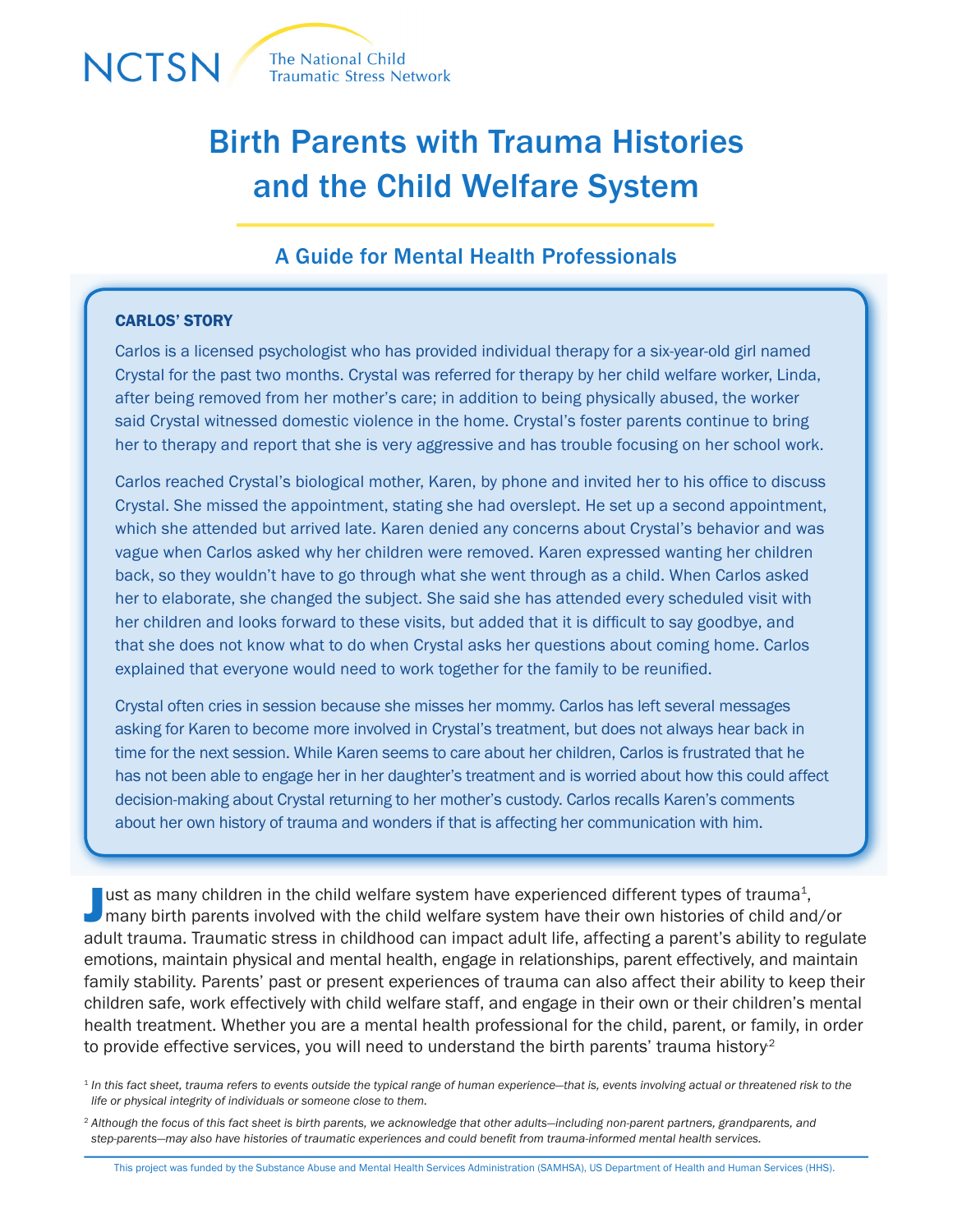#### How can trauma affect parents?

While trauma does not affect every parent in the same way, and not all parents will develop posttraumatic reactions after a traumatic event, a history of traumatic experiences may:

- $\blacksquare$  Compromise parents' ability to appraise danger, resulting in:
	- Difficulty making appropriate judgments about their own and their child's safety,
	- Overprotection, and/or
	- Failing to notice situations that could be dangerous for the child.
- Result in trauma reminders (sights, sounds, situations, or feelings that remind them of the traumatic event) to which parents may have extreme reactions. Children's behavior can remind parents of their own past trauma experiences, sometimes triggering inappropriate or unhelpful behaviors toward their children. In order to avoid trauma reminders, parents may disengage, making relating to their children more difficult.
- $\blacksquare$  Make it challenging for parents to form and maintain secure and trusting relationships, including those with their children. Parents may personalize their child's negative behavior or have negative feelings about parenting, leading to ineffective or inappropriate discipline.
- **Negatively affect parents' feelings and behavior toward caseworkers, resource parents, and** service providers–particularly when they experience or re-experience a loss of control. This can also interfere with their involvement in the children's therapy.
- **If impair parents' capacity to regulate their emotions, leading to ineffective coping strategies, such paragonal** as abusing substances.
- $\blacksquare$  Lead to poor self-esteem and a negative view of themselves as parents, contributing to unhealthy interpersonal relationships.
- **I** Impair parents' executive functioning, resulting in poor decision-making, problem-solving, or planning.
- $\blacksquare$  Make the parent more vulnerable to other life stressors, including poverty, lack of education, and inadequate social support that can increase trauma reactions.

Mental health providers working with families involved in the child welfare system have an opportunity to help birth parents recover from their experiences of trauma. Viewing birth parents through a "trauma lens" helps mental health professionals see how traumatic experiences have influenced their perceptions, feelings and behaviors and assists the therapist and the parent in developing effective plans for changing course and moving forward.

## How can mental health professionals use a trauma-informed approach when working with birth parents?

Whether your role is that of the parent provider, child provider, or family provider, there are certain things mental health professionals can do:

Know that many parents involved in the child welfare system have their own trauma histories. You will be more successful in engaging them in treatment (their children's or their own) if you first establish a sense of safety, trust, personal choice, collaboration, and hope for reaching their goals.<sup>3</sup>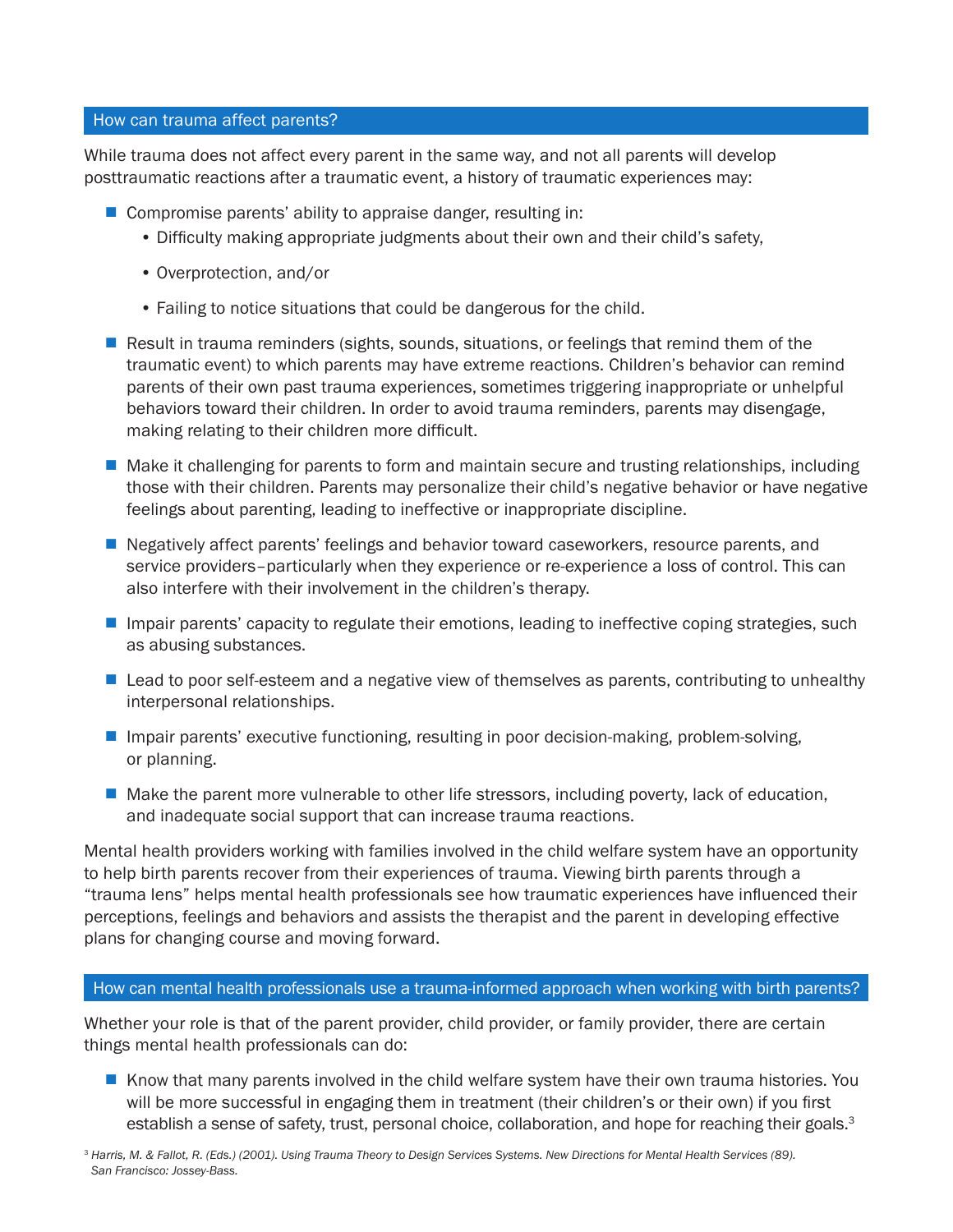- $\blacksquare$  Keep in mind that parents may be reminded of their trauma histories by their children's traumatic experiences or behavior, or by a traumatic event they went through with their children. Watch for signs of a parent appearing numb, disengaged, or angry, and consider whether interactions with the child welfare and/or mental health system could be serving as reminders for that parent.
- $\blacksquare$  Identify opportunities for the child and parent to use their strengths and develop skills to make sense of—and achieve mastery over—their traumatic experiences.

When working directly with parents, assess for co-morbid conditions, such as depression, substance abuse, anxiety, and dissociation. Substance use—which may be a way the parent copes with posttraumatic symptoms can heighten trauma-related symptoms. When treating parents with trauma reactions and substance abuse problems, clinicians should treat the two problems in an integrated manner, rather than sequentially.<sup>4</sup>

Help channel parents' desires to be effective and supportive of their children.

- $\blacksquare$  Empower parents to participate in meetings and to play a role in choosing services and goals. With appropriate help, parents will feel more supported by the child welfare system and, in turn, will be more able to support their children.
- $\blacksquare$  Provide psychoeducation about the impact of trauma on both parents and children. By talking about how trauma can affect parents and their children generally, clinicians can start a conversation and begin to promote safety, trust, and collaboration. For many parents, hearing a professional say that there is a connection between their traumatic events and their present reactions can empower and motivate them to make positive changes.

#### What treatment resources are best for treating children and parents affected by trauma?

To optimize their ability to support their children's recovery, some parents may need to work on their own trauma issues in individual therapy. Generic interventions that are not trauma-informed—such as anger management or parenting classes—will often be ineffective in addressing these needs. Fortunately, there are many evidenced-supported trauma interventions for both adults and children.<sup>5</sup> Mental health professionals should choose interventions that address the needs of the family while taking into account clinical focus, level of intervention, phase of treatment, and co-occurring disorders. Many effective trauma treatments include the following components:

- Building a strong therapeutic relationship acknowledging family and individual strengths
- $\blacksquare$  Psychoeducation about responses to trauma, including neurobiological (impact on the brain)
- $\blacksquare$  Relational engagement and attachment
- $\blacksquare$  Enhancing family and social supports
- $\blacksquare$  Emotional expression and self-regulation skills
- $\blacksquare$  Cognitive processing or reframing

<sup>4</sup> *Najavitz, Lisa M., Seeking Safety: A Treatment Manual for PTSD and Substance Abuse. Guilford Press, 2002.* 

<sup>5</sup> *For information on adult trauma treatments and interventions, go to: National Center for PTSD at<http://www.ptsd.va.gov>; Sidran Institute at*  [http://www.sidran.org;](http://www.sidran.org) California Evidence-based Clearinghouse for Child Welfare at <http://www.cebc4cw.org>; National Registry of Evidence-based *Programs and Practices at<http://ww.nrepp.samhsa.gov>; and National Traumatic Stress Network at http://www.nctsn.org For help locating local adult trauma services, contact area rape crisis centers, domestic violence shelters, or Red Cross chapters.*